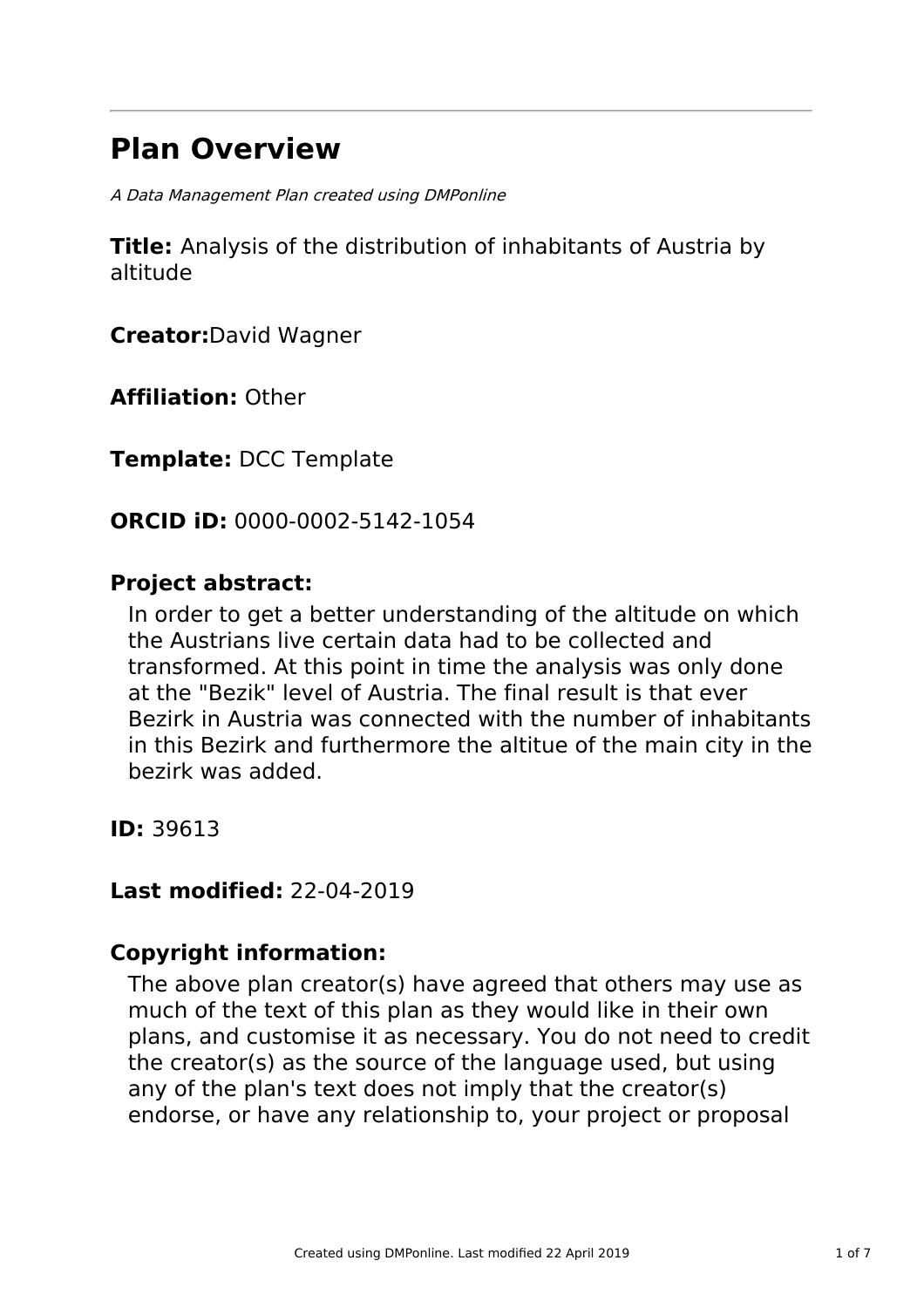# **Analysis of the distribution of inhabitants of Austria by altitude**

# **Data Collection**

#### **What data will you collect or create?**

#### **Data collected and reused:**

- Population Data of Austria per Bezirk
	- https://www.data.gv.at/katalog/dataset/3bfba412-7053-3a60-937a-8c3dd2c71294
		- Unique ID of the data on data.gv.at: 3bfba412-7053-3a60-937a-8c3dd2c71294
	- Three CSV files:
		- 1. Bezirk Name mapping to internal code
			- 1. Name: OGD f0743 VZ HIS GEM 4 C-GRGEMAKT-0
			- 2. Size: 7 Kb
			- 3. Location: ./data/raw
		- 2. Year mapping to internal Code
			- 1. Name: OGD f0743 VZ HIS GEM 4
			- 2. Size: 8 Kb
			- 3. Location: ./data/raw
		- 3. Actual Population data
			- 1. Name: OGD f0743 VZ HIS GEM 4
			- 2. Size: 40Kb
			- 3. Location: ./data/raw
- Altitude Data
	- from DBpedia
		- Accessed directly and stored in a pandas DataFrame
	- Missing values that were not found on DBpedia
		- Name: MissingHM
		- **Location: ./data/raw**
		- Generated manually
		- Format: CSV
			- Non proprietary
		- $Size: < 2$  Kb

#### **Data created:**

- Comined table of Population of Austria in 2011 per Bezirk plus the altitude of the main city in the Bezirk.
	- Name: Population2011\_altitude
	- Location: ./data
	- Format: CSV
		- Non proprietary
	- Size: <9 Kb
	- DOI: https://doi.org/10.5281/zenodo.2648511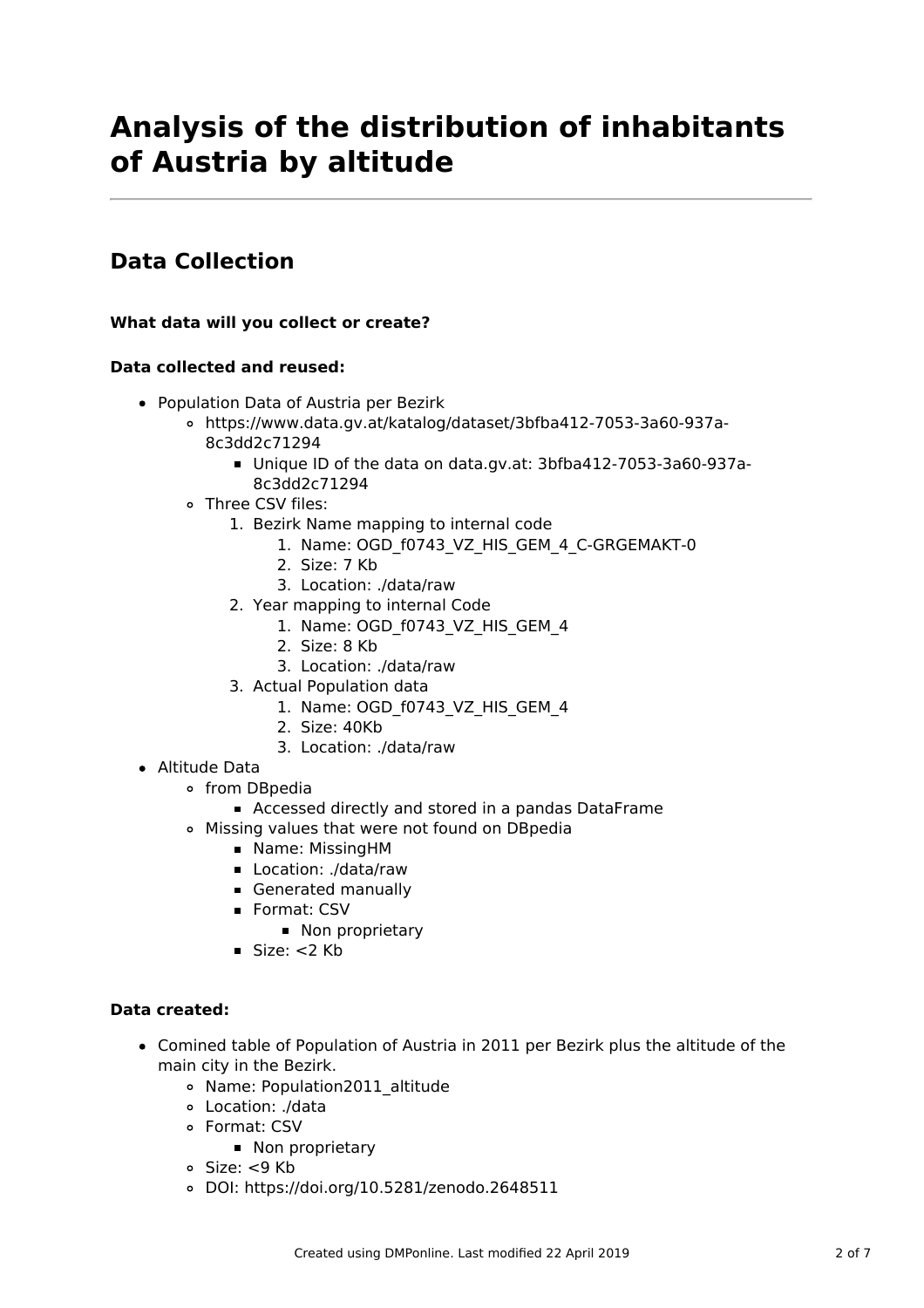#### **How will the data be collected or created?**

#### **Collected:**

- Population Data of Austria per Bezirk
	- Can be found on data.gv.at
		- Manual download
- Altitude Data:
	- Can be queried from DBpedia
	- Data that can't be found on DBpedia
		- **Manual lookup on Wikipedia**

#### **Created:**

- Merge of the data that was found and queried
- Stored in a Pandas DataFrame and later on exported as CSV

#### **Standards that are used**:

• CSV

#### **Folderstructure:**

- Raw data is stored in: ./data/raw
- Generated data is stored in: ./data

#### **Versioning:**

- Raw data can be replaced if new data for more recent years will be available
	- The format has to be the same and should include the old data as it is the default right now
- Generated data: Can be generated for any desired year and saved as a CSV with the included code; There is no real versioning required

#### **Naming:**

The default Names that can were used by data.gv.at were kept.

## **Documentation and Metadata**

#### **What documentation and metadata will accompany the data?**

The experiments were run using Jupyter Notebooks. Two of those exist:

1. The first one is used in order to preprocess the raw data and transform and merge it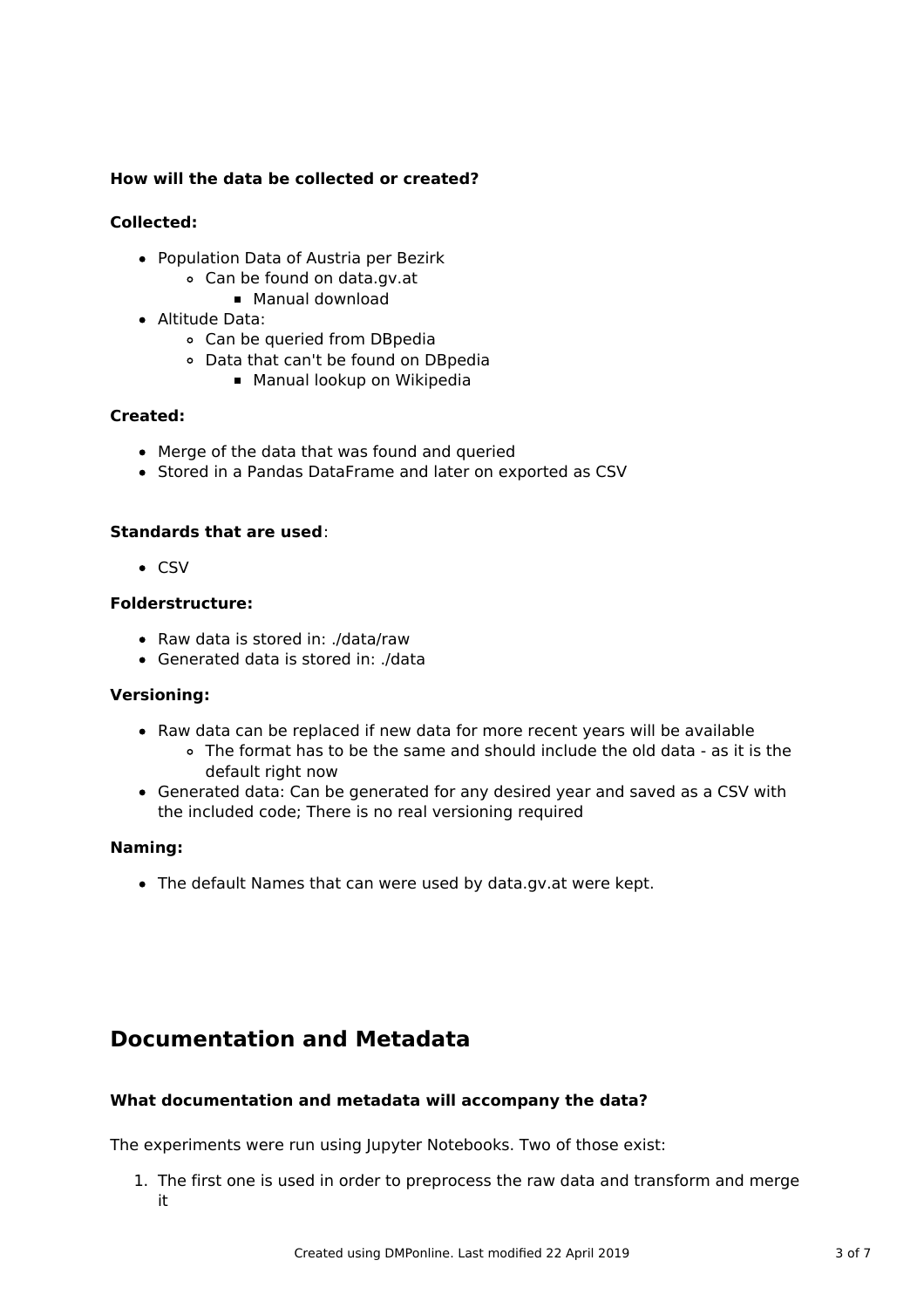- 1. Location: ./01-PopulationAltitude\_Preprocessing.ipynb
- 2. The second one is used to generate plots that aim to answer the initial research question
	- 1. Location: ./02-PopulationAltitude\_Plots.ipynb

On top of this a readme file in Markdown format will be included that will walk useres through all the steps of running the Jupyter Notebooks.

This file will be stored in: ./README.md

Lastly a matadata file in xml format will also be included

This file will be stored in: ./documentation/metadata.xml

# **Ethics and Legal Compliance**

#### **How will you manage any ethical issues?**

No personal data is used for the experiment, so there are no real ethical issues that could arise.

This also means that there is not sensible data that needs to be anonymised.

#### **How will you manage copyright and Intellectual Property Rights (IPR) issues?**

Data from data.gv.at:

- This is the main data source.
- Everything is under: Creative Commons Attribution License 3.0

Data from DBpedia:

- This is the second main data source where the altitude of cities is queried from.
- Everything is licensed under: Creative Commons [Attribution-ShareAlike](http://en.wikipedia.org/wiki/Wikipedia:Text_of_Creative_Commons_Attribution-ShareAlike_3.0_Unported_License) 3.0 License and the GNU Free [Documentation](http://en.wikipedia.org/wiki/Wikipedia:Text_of_the_GNU_Free_Documentation_License) License

Therefore there are not issues with reusing the raw data as well as the data that is produced by the experiment.

## **Storage and Backup**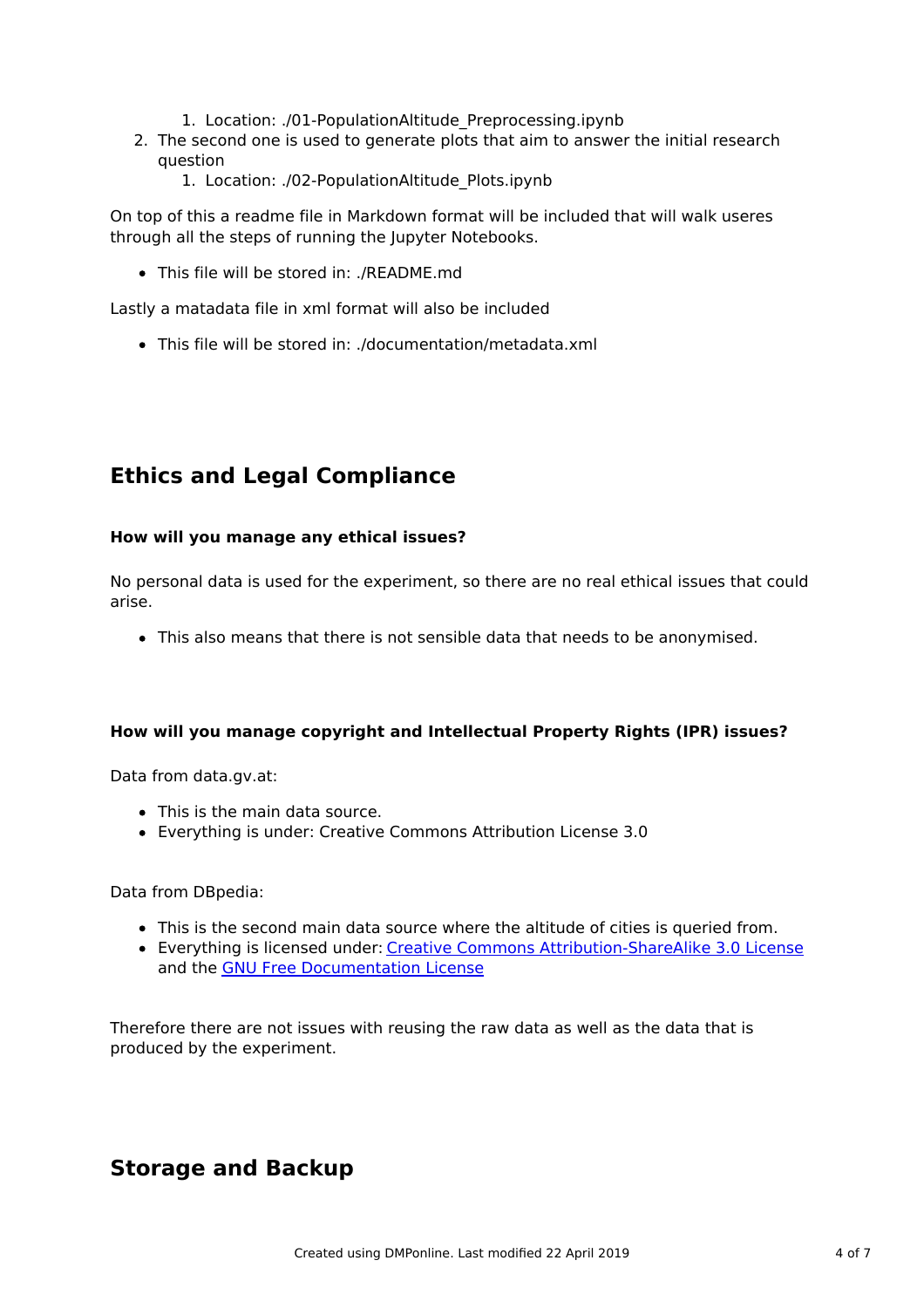#### **How will the data be stored and backed up during the research?**

#### Storage:

As the total size of all files is less than 1 Mb storage is not an issue.

Backup:

The data is stored locally for ease of use, but it is also saved on University Servers of TU Vienna.

• Backups are only made when the data changes, which does not happen often as we are dealing with altitude data of cities - both of with do not really change a lot over time. The only attribute that is prone to change is the number of inhabitants, but also this only happens every few years.

#### Recovery:

In case of fatal issues where the data is lost locally it will still be possible to access it from the original sources (data.gv.at and DBpedia).

#### **How will you manage access and security?**

Risks to data security:

- As we are not dealing with any personal data there is little risk of personal data being published.
- However, there is still the risk that data could be changed or deleted. However this is also of little concern since all the data that was used is publically available so it can easily be checked it anythin was changed.
	- Chrosschecking with the original data sources is also a good option to continously check the health of the data.

Access to the data:

Access to the data (and the backup) will only be granted for the people that also conducted the experiment.

The generated data was published on Zenodo:

https://doi.org/10.5281/zenodo.2648511

Safe transfer of data:

Will be granted by using the VPN network of the Technical University of Vienna.

## **Selection and Preservation**

#### **Which data are of long-term value and should be retained, shared, and/or preserved?**

Which data should be preserved?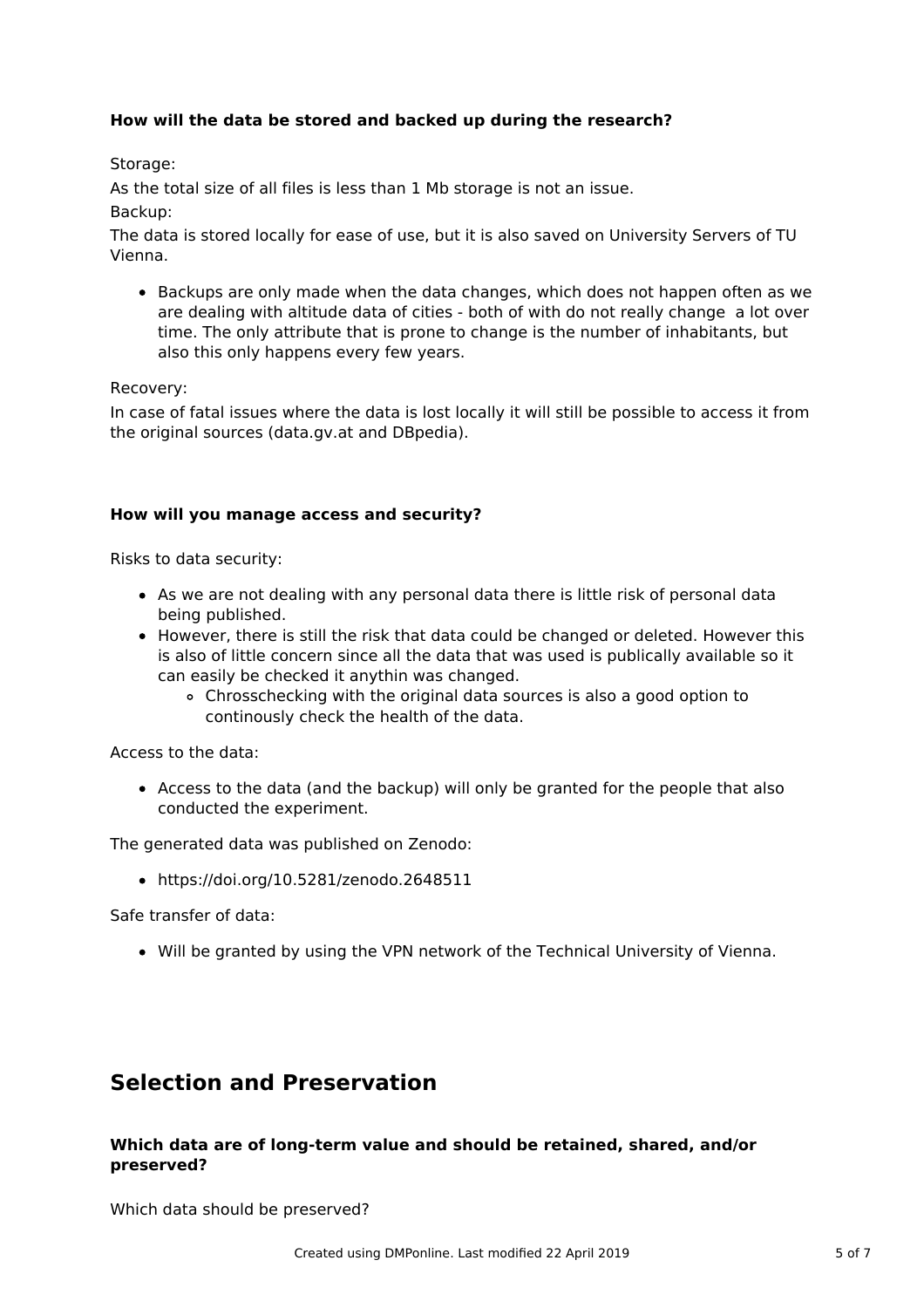- Both Jupyter Notebooks
	- ./01-PopulationAltitude\_Preprocessing.ipynb
	- ./02-PopulationAltitude\_Plots.ipynb
- ./README.md
- ./documentation/metadata.xml
- ./requirements.txt
- ./documentation/description.txt
- ./documentation/architecture.png
- ./data/MissingHM.csv
- The ouput data also does not necessarily have to be preserved, as it can easily be created with a Jupyter Notebook and the iput data. Howeverm in order to make future research easier and enable other researchers to find the data that was already enriched and extended it was stored
	- https://doi.org/10.5281/zenodo.2648511

Which data is not required to be preserved?

• The input data is not required to be preserved, as it can easily be restored by accessing the data.gv.at homepage

There are not possible contractual or lega issues with storing the data.

#### **What is the long-term preservation plan for the dataset?**

The long term preservation will be handled using digital perservation services like Zenodo. The code will furthermore be stored on Github.

As these services are free, there are no expected costs.

All the data is ready to be shared by default, as there is no anonymazation or similar efforts required.

## **Data Sharing**

#### **How will you share the data?**

The output data will be stored in the following repository:

- Zenodo
	- DOI: https://doi.org/10.5281/zenodo.2648511
	- License: Creative Commons Attribution 4.0 [International](http://creativecommons.org/licenses/by/4.0/legalcode)
	- Availabe since: 22nd of April 2019

The Jupyter Notebook, as well as all the documentation, input files and output were pubished on: